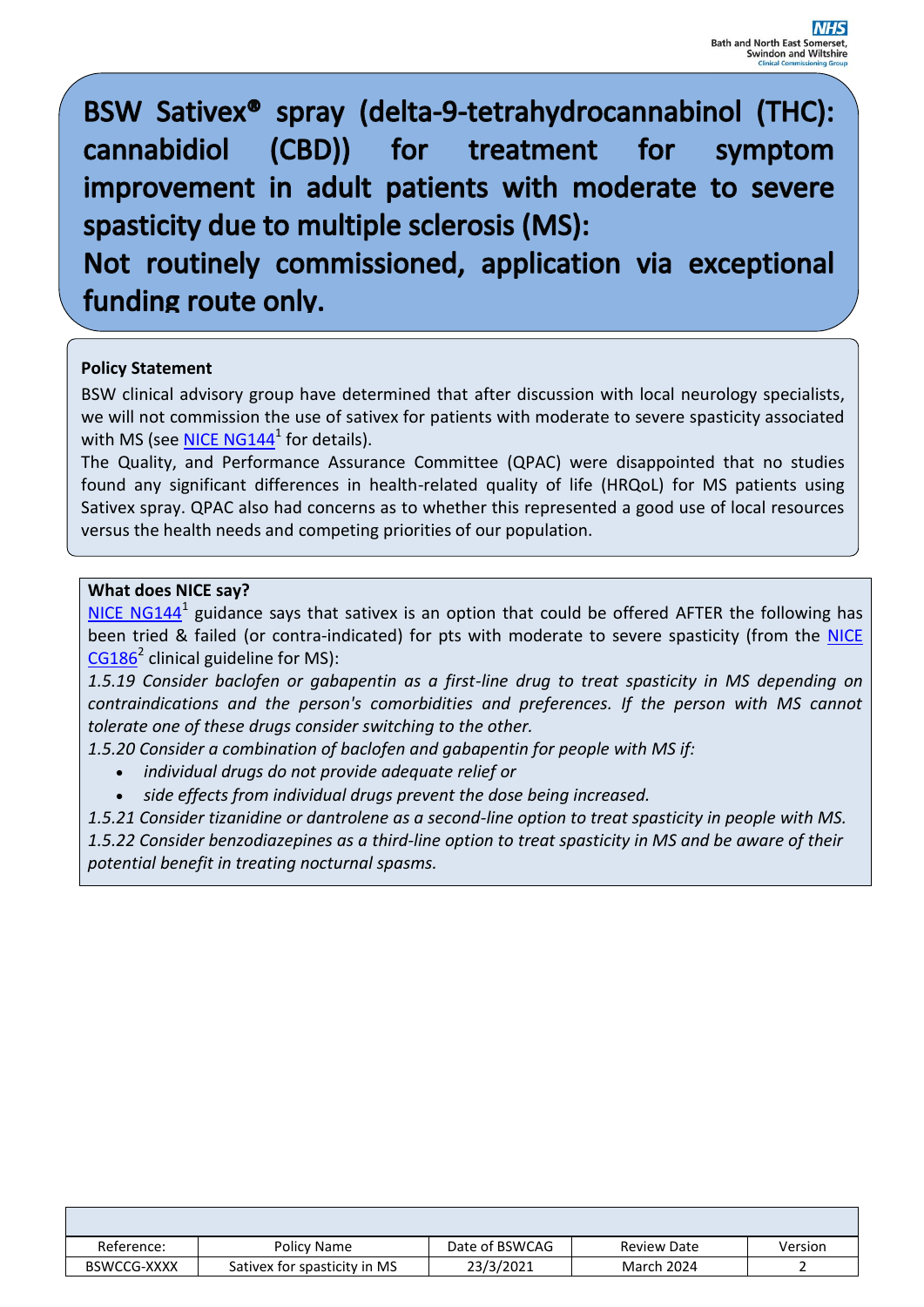# **Prescribing information<sup>3</sup> and monitoring: (NON-formulary on BSW formulary)**

**Indication:** Sativex is indicated as treatment for symptom improvement in adult patients with moderate to severe spasticity due to multiple sclerosis (MS) who have not responded adequately to other anti-spasticity medication and who demonstrate clinically significant improvement in spasticity related symptoms during an initial trial of therapy**.**

**Pharmacological action:** As part of the human endocannabinoid system (ECS), cannabinoid receptors,  $CB<sub>1</sub>$  and  $CB<sub>2</sub>$  receptors are found predominantly at nerve terminals where they have a role in retrograde regulation of synaptic function. THC acts as a partial agonist at both  $CB_1$  and  $CB_2$  receptors, mimicking the effects of the endocannabinoids, which may modulate the effects of neurotransmitters (e.g. reduce effects of excitatory neurotransmitters such as glutamate).

In animal models of MS and spasticity CB receptor agonists have been shown to ameliorate limb stiffness and improve motor function. These effects are prevented by CB antagonists, and  $CB_1$ knockout mice show more severe spasticity. In the CREAE (chronic relapsing experimental autoimmune encephalomyelitis) mouse model, Sativex produced a dose-related reduction in the hind limb stiffness.

**Presentation:** Oromucosal spray, solution. 10 mL pack size allows delivery after priming of up to 90 actuations (sprays) of 100 microlitres.

**Dose:** A titration period is required to reach optimal dose. The number and timing of sprays will vary between patients. Maximum of 12 sprays per day.

| Cost per patient (at recommended dose, Drug Tariff March 2021) |                          |                           |  |  |
|----------------------------------------------------------------|--------------------------|---------------------------|--|--|
| <b>Sativex</b>                                                 | 6 to 12 sprays a day     | £2436 to £4872 a year     |  |  |
|                                                                |                          | (£300 for 270 dose pack)  |  |  |
| Gabapentin                                                     | 2400mg daily (800mg tab) | £298 a year               |  |  |
| Diazepam                                                       | 15mg daily               | £36 a year                |  |  |
| Dantrolene sodium                                              | 225mg daily (25mg cap)   | £554 a year               |  |  |
| <b>Baclofen</b>                                                | 60mg daily               | £43 a year                |  |  |
| Tizanidine                                                     | 24mg daily               | £497 a year if prescribed |  |  |
|                                                                |                          | as 2mg tabs. £731 if      |  |  |
|                                                                |                          | prescribed as 4mg tabs.   |  |  |

**Cost comparison** (for general comparison only – therapeutic equivalence is not implied);

### **Private patients**

As per this policy BSW does not routinely commission Sativex. In clinically exceptional cases an Individual Funding Request (IFR) may be initiated by an appropriate secondary care specialist. Consistent with IFR policy benefit derived from treatment accessed privately cannot be considered as part of the IFR process.

Patients pursing supply, and clinicians initiating or recommending Sativex, in a private healthcare context must ensure on-going arrangements are in place for managing prescribing and follow-up on the understanding that GPs within BSW cannot prescribe Sativex. Sativex can only be initiated by a specialist due to the supply mechanism from the manufacturer.

The NHS BSW CCG definition of exceptionality can be found here: [https://bswccg.nhs.uk/docs](https://bswccg.nhs.uk/docs-reports/exceptional-funding-requests/1348-exceptional-funding-requests-prior-approval-criteria-based-access-policy)[reports/exceptional-funding-requests/1348-exceptional-funding-requests-prior-approval-criteria-based](https://bswccg.nhs.uk/docs-reports/exceptional-funding-requests/1348-exceptional-funding-requests-prior-approval-criteria-based-access-policy)[access-policy](https://bswccg.nhs.uk/docs-reports/exceptional-funding-requests/1348-exceptional-funding-requests-prior-approval-criteria-based-access-policy)

Relevant NHS BSW CCG Medicines Management private prescribing advice can be found here: <https://bswccg.nhs.uk/docs-reports/exceptional-funding-requests/1509-private-treatments>

| Reference:  | Policy Name                  | Date of BSWCAG | <b>Review Date</b> | Version |
|-------------|------------------------------|----------------|--------------------|---------|
| BSWCCG-XXXX | Sativex for spasticity in MS | 23/3/2021      | March 2024         |         |